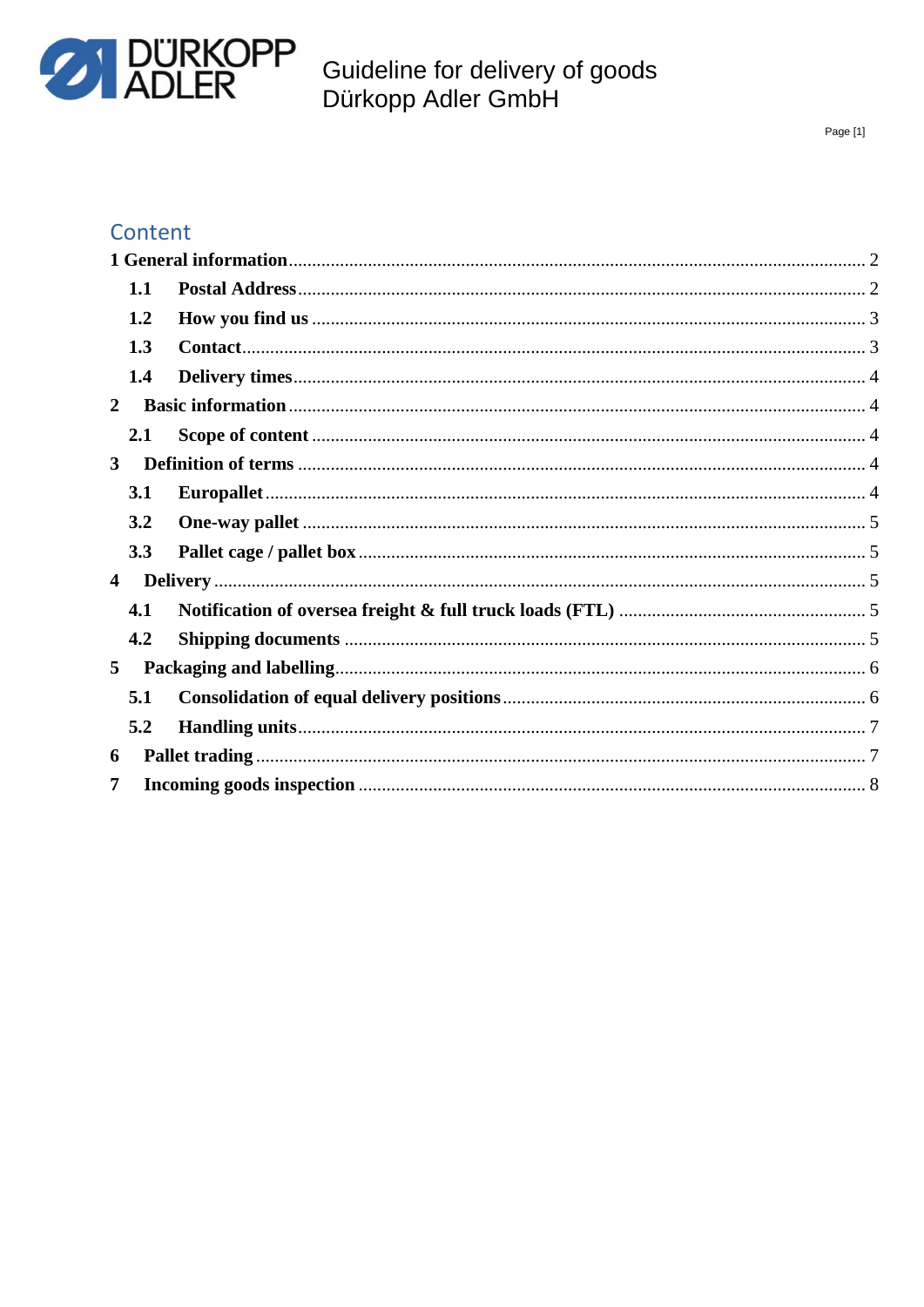

### <span id="page-1-0"></span>**1 General information**

#### <span id="page-1-1"></span>**1.1 Postal Address**

#### **Germany - Bielefeld**

Dürkopp-Adler GmbH (sewing technic) Potsdamer Straße 190 33719 Bielefeld Incoming goods department Page [2]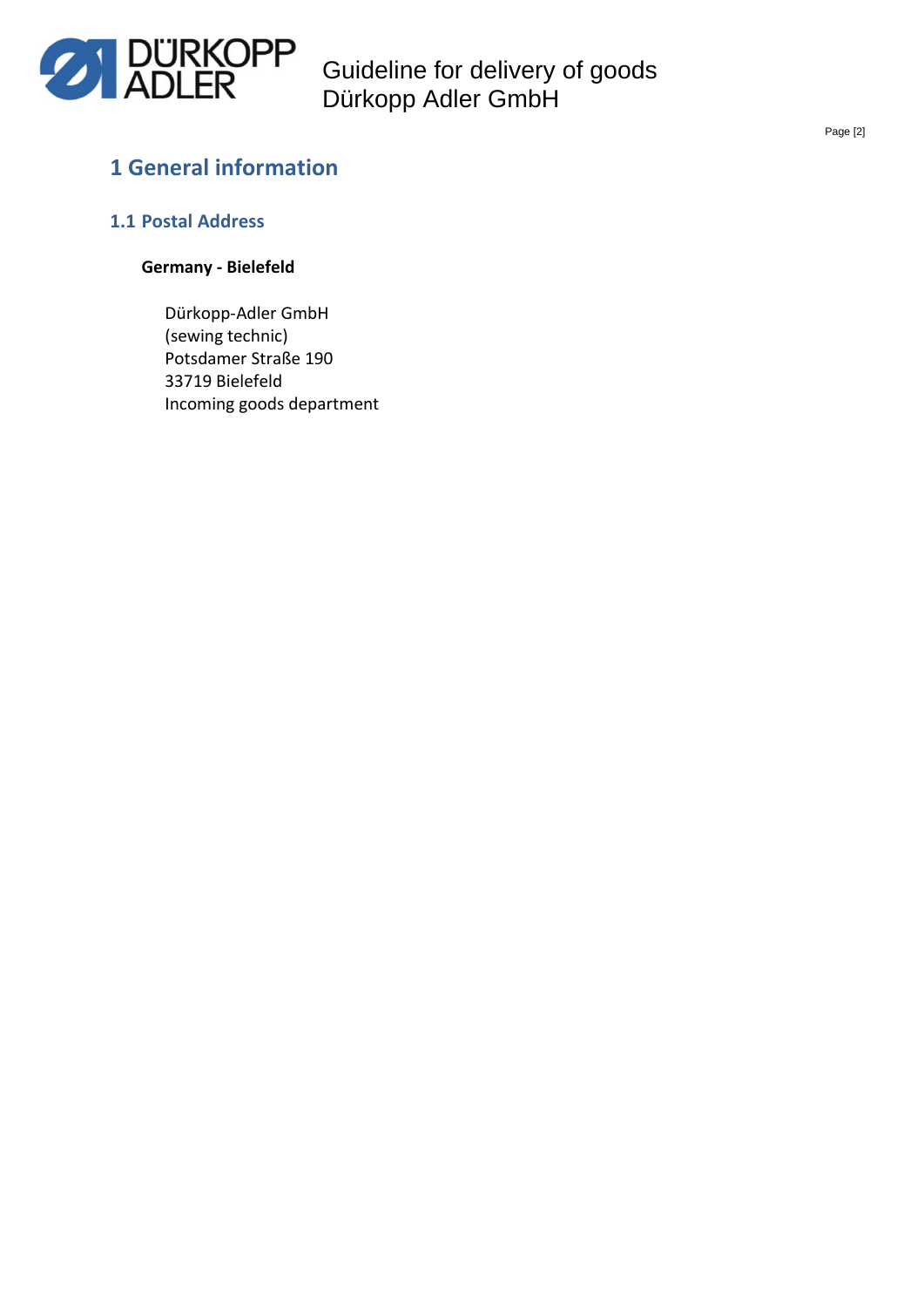

<span id="page-2-0"></span>**1.2 How you find us**



# Karte hergestellt aus OpenStreetMap-Daten | Lizenz: Open Database License (ODbL)

#### <span id="page-2-1"></span>**1.3 Contact**

For commercial questions regarding orders and conditions, please contact the respective contact person of the corporate purchasing department indicated on our order documents.

If you have any questions about this delivery guideline or the technical conditions on site, please contact our incoming goods department. The contact details for incoming goods department can be obtained from your contact person in purchasing department. To protect against spam, we do not publish such data.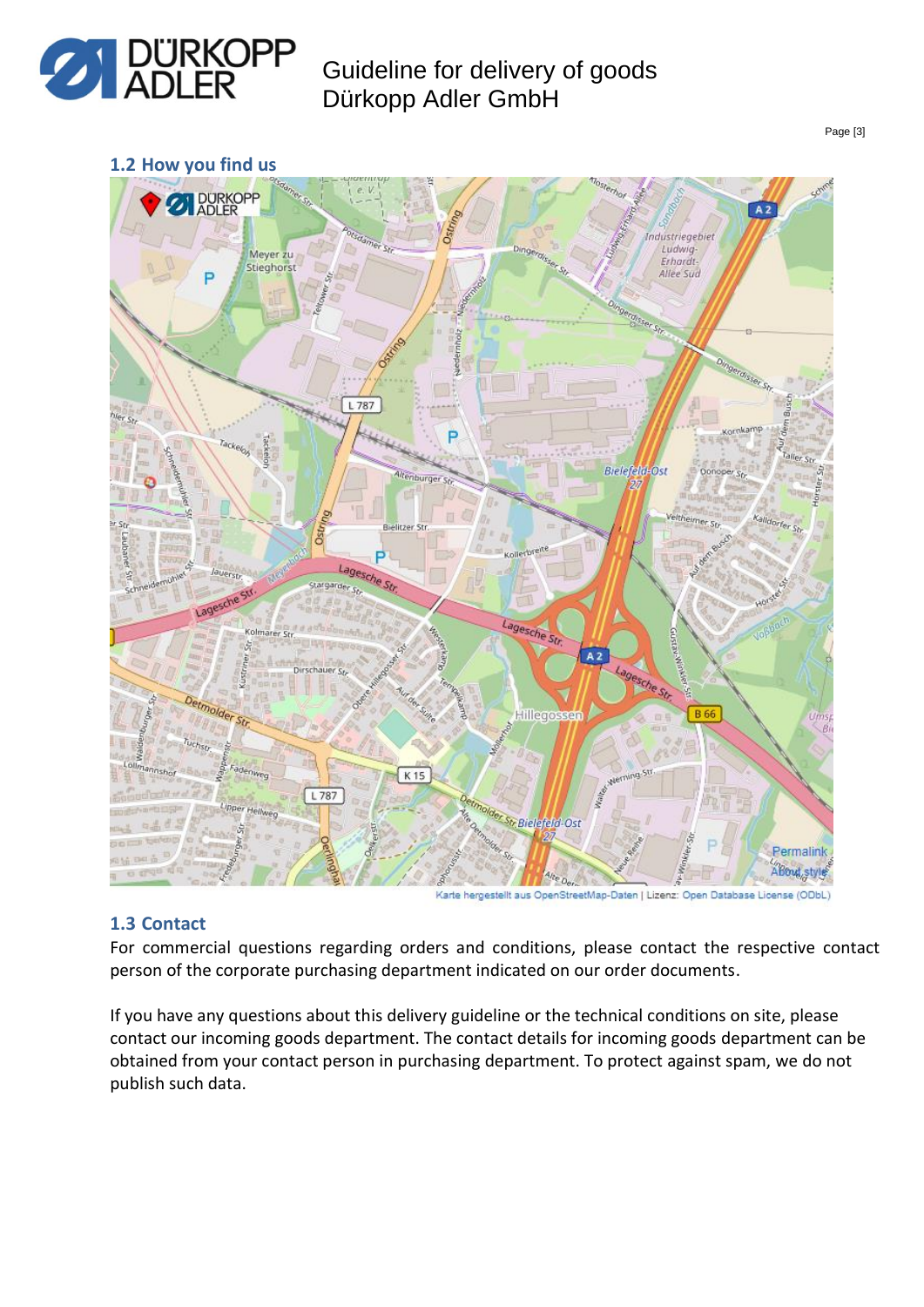

Page [4]

#### <span id="page-3-0"></span>**1.4 Delivery times**

**Germany - Bielefeld** The delivery times are:

Incoming goods department: Monday – Friday  $07:00$  am – 2:45 pm

break 09:15 am – 09:30 am 12:15 pm – 12:45 pm

Each delivery has to be carried out on the confirmed delivery date in such a way that the vehicle can be completely unloaded within the delivery times. Deliveries which - in individual cases - take place outside delivery times must be notified in advance to the incoming goods department and confirmed by it. If there is a significant delay which makes later unloading impossible for us, we can refuse unloading on that day and schedule it for the following day.

#### <span id="page-3-1"></span>**2 Basic information**

This delivery guideline serves the optimal protection of the goods, shall guarantee a smooth process on site and has, therefore, to be adhered to for all deliveries. Deviations from the points addressed in this guideline may only occur after prior notification in text form and confirmation by our contact persons in corporate purchasing or incoming goods department. Existing informal delivery regulations and verbal side agreements lose their effectiveness with this guideline.

In the event of non-compliance with this guideline, Dürkopp Adler reserves the right to refuse acceptance of the goods or correcting deviations at the expense of the supplier in accordance with the guideline or to have them corrected, charging a processing fee. Non-compliance with this guideline will be noted in the supplier evaluation accordingly.

#### <span id="page-3-2"></span>**2.1 Scope of content**

This guideline in its current version is a binding component of the terms of delivery as well as the shipping and transport regulations of Dürkopp Adler GmbH and represents the basis for all deliveries to Dürkopp Adler GmbH. The sender is aware that the current version of the guideline can be accessed at any time on the homepage of Dürkopp Adler GmbH. Upon request, we will send you the latest version at any time.

### <span id="page-3-3"></span>**3 Definition of terms**

All loading aids listed below must be able to be handled by means of floor conveyors and must be undamaged when arriving at our warehouse.

#### <span id="page-3-4"></span>**3.1 Europallet**

A pallet in accordance with DIN 13698-1 and UIC standard 435-2 class B or better, integrated in DIN 15146-2, dimensions 800 x 1,200 x 144 with a dead weight of 20-24 kg and a load capacity of 1500 kg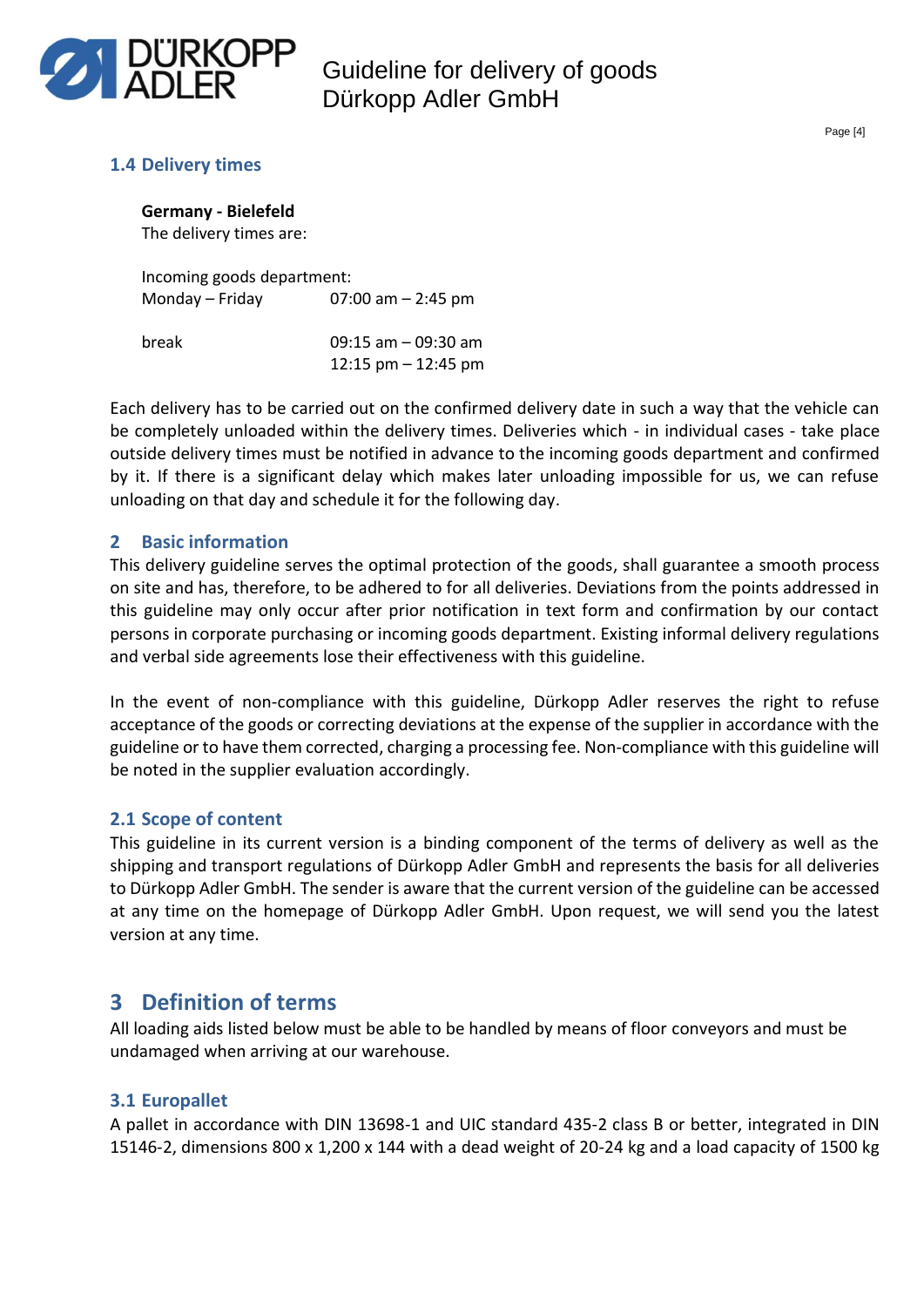

is recognized as a Euro pallet. Pallets with lower quality than B are not accepted as Euro pallets and are not exchangeable.

#### <span id="page-4-0"></span>**3.2 One-way pallet**

One-way-pallets are all wooden pallets not covered by chapter 3.1 of this Guideline. One-way pallets are not exchangeable and may only be used after prior approval of Dürkopp Adler. Only one-way pallets that comply with the ISPM 15 standard will be accepted.

#### <span id="page-4-1"></span>**3.3 Pallet cage / pallet box**

A Euro Pool mesh box according to UIC standard 435-3 with picking flap, dimensions 1240 x 835 x 970 mm, load capacity: 1500 kg is recognised as a pallet cage/ pallet box. Other classes are not accepted as pallet cages/ pallet boxes and are not exchangeable.

Loading aids other than those listed above under 3.1 to 3.3 must be discussed with and approved by the responsible person of corporate purchasing prior to use. If we return reusable packing material freight prepaid to the supplier, we shall be credited the value of the packing material.

### <span id="page-4-2"></span>**4 Delivery**

#### <span id="page-4-3"></span>**4.1 Notification of oversea freight & full truck loads (FTL)**

If no delivery date is explicitly stated, the delivery of containers and FTLs has to be announced at least two working days before delivery with exact time specification by e-mail or by telephone to the incoming goods department of Dürkopp Adler. All accompanying documents of the delivery shall be handed over parallel to the transport. The serial numbers for each delivery are transmitted electronically per mail, e.g. in PDF format, before delivery. Deviating file formats must be agreed by Dürkopp Adler in advance.

#### <span id="page-4-4"></span>**4.2 Shipping documents**

Incoming deliveries will only be accepted with valid shipping documents. Each delivery must be accompanied by a bill of lading and a delivery note. The driver must keep the bill of lading and the delivery note ready and present them at the gate when registering the truck. The delivery note must contain the Dürkopp-Adler order number, article number and supplier number as a reference to ensure fast processing.

Mandatory information on bill of lading:

- a) Name of the carrier/shipping company incl. driver name
- b) Consignor (in case of delivery by a carrier other than the customer)
- c) Receiver with the suffix "Sewing technology".
- d) The usual description regarding type of goods and method of packaging
- e) Information concerning dangerous goods or special handling, indication of "handling with special care" or "hazardous substances"
- f) Quantity and type of used loading aid (pallets, boxes, …)
- g) numbers of security devices such as seals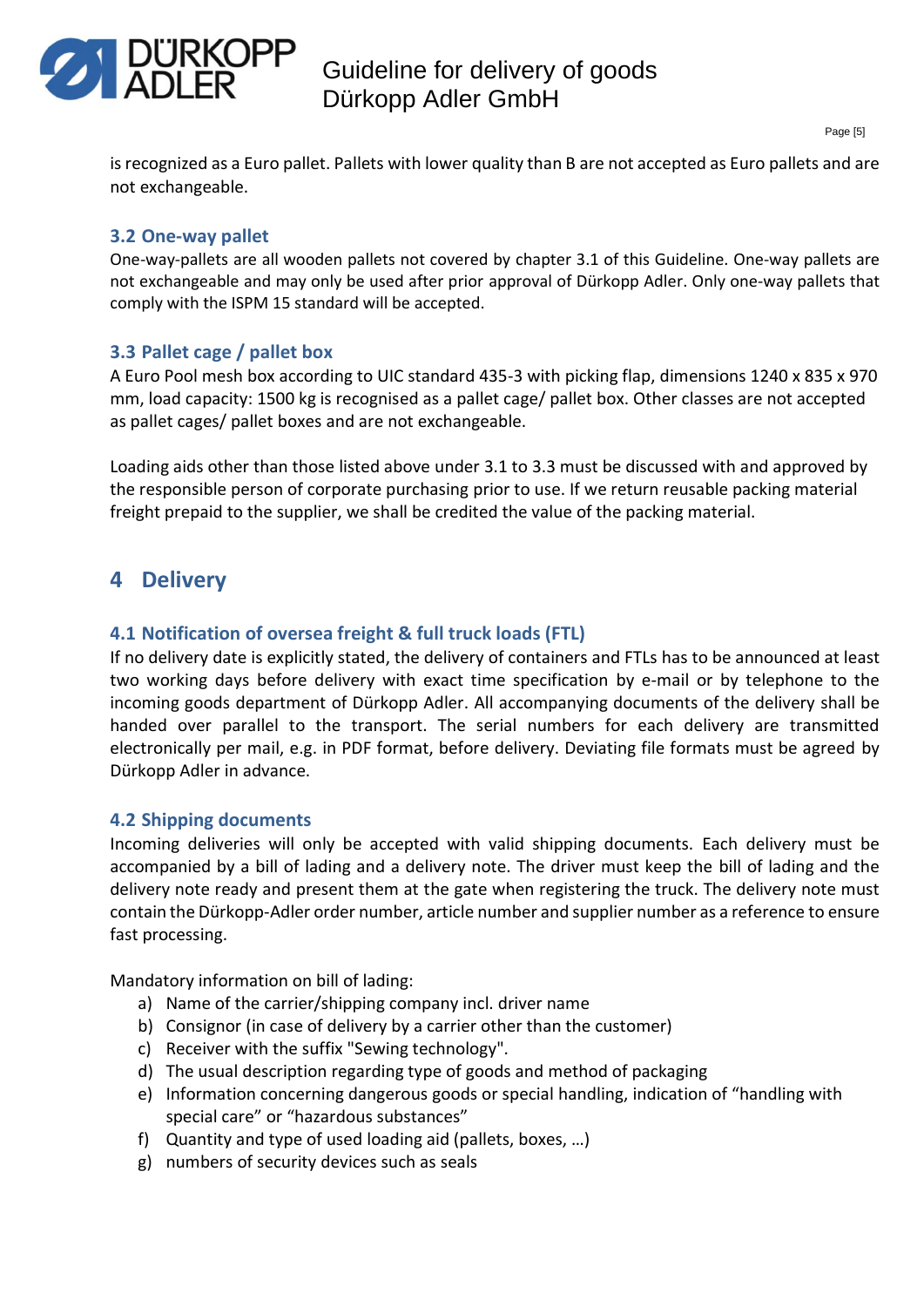

Mandatory information on delivery note:

- a) Delivery address with additional information (sewing technology)
- b) order number
- c) If indicated on the order Dürkopp Adler material number for every order position
- d) Receiver of goods
- e) Units of measure (kg, pieces, etc.)
- f) weight of a unit
- g) material name according to order/ Article description of Dürkopp Adler
- h) supplier number
- i) number of cartons / boxes
- j) date of dispatch
- k) number of pallets / handling units and total number of packages

Deliveries without reference to an order number of our system have to contain at least the contact data of the customer (company name, name of contact person at the customer, telephone number) on the delivery documents to ensure that a quick allocation is possible in the incoming goods department.

For deliveries from preferential countries, the supplier must provide a proof of preferential status with each delivery. For deliveries from non-preferential countries the supplier has to provide us with a certificate of origin or a supplier declaration without originating status, certified by its competent chamber of industry and commerce, for each delivery. The supplier is obliged to comply with the respective export control regulations and to inform us unrequested in text form about the export control designation of the contractual products especially according to EU and US legislation at the latest with delivery.

### <span id="page-5-0"></span>**5 Packaging and labelling**

#### <span id="page-5-1"></span>**5.1 Consolidation of equal delivery positions**

All handling units (pallets or packages) must be sorted by article. If, due to economic reasons, it is not possible to pack articles on separate pallets, mixed pallets may be packed in individual cases. If mixed pallets are used, they must be clearly marked as "mixed pallets" and it needs to be ensured that every article on the pallet can be clearly identified and separated from all other articles on the pallet.

Delivery items that refer to orders that have already been partially delivered must be packed separately from any delivery items to new orders for the same article.

If the delivery contains material we ordered in two or more orders, the orders need to be packed separately and the packages need to be clearly marked with every order number so that we can allocate the material per order.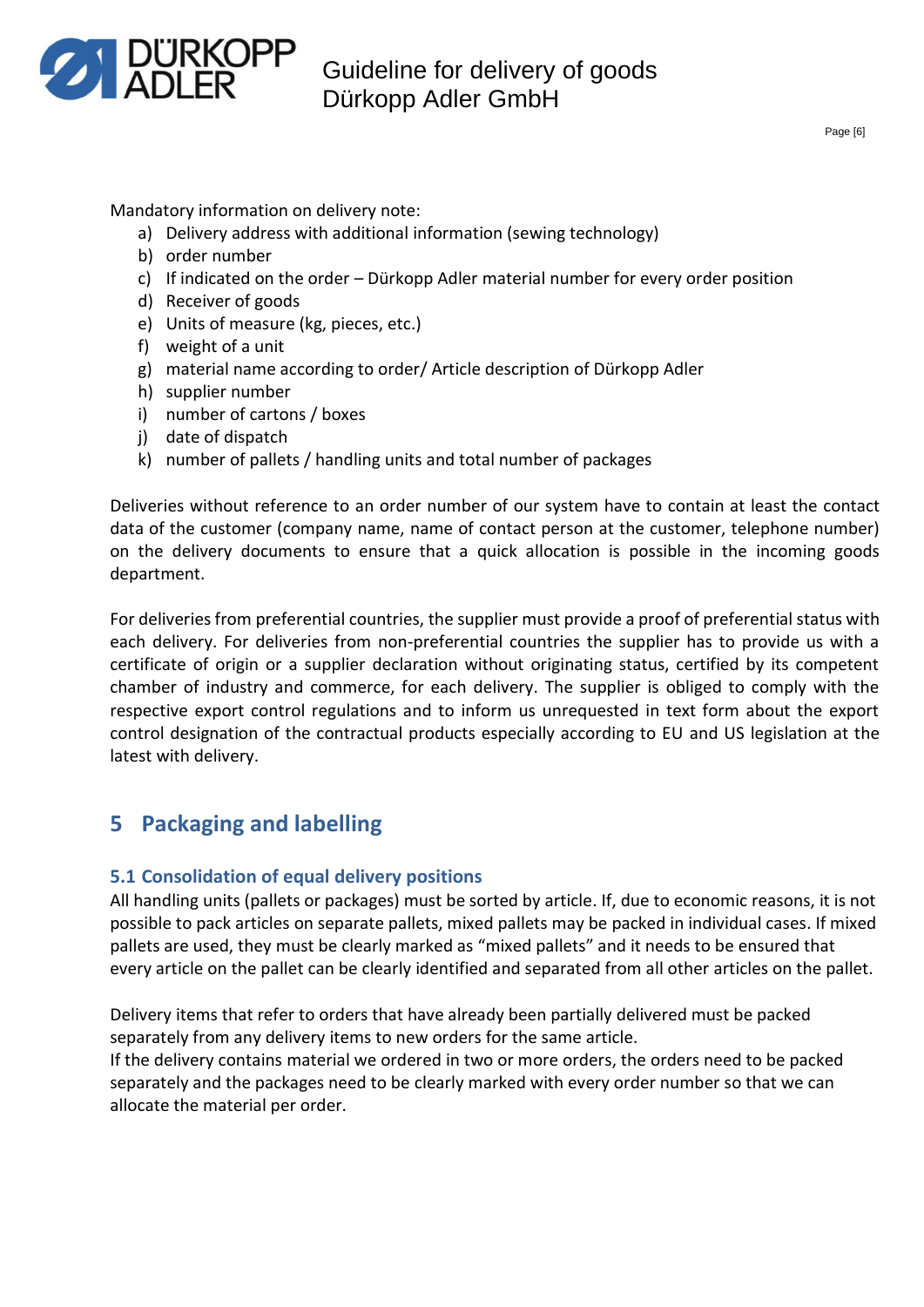

#### <span id="page-6-0"></span>**5.2 Handling units**

The supplier has to pack the goods in such a way that they are protected against loss and damage and that neither we nor third parties suffer any damage. Packaging suitable for the product and shipping route must be used. Packages and pallets must be sorted by type. Deviations must be clearly marked. As mentioned in 5.1. handling units should always contain only one article whenever possible. All deviations from this rule need to be clearly indicated on the respective handling unit.

The agreed quantity per carton/package/container must always be observed. Deviations are only permitted in justified exceptional cases communicated in advance of delivery and confirmed by Dürkopp Adler in advance. A clearly visible label per package must provide information about the articles and quantities contained therein. The internationally customary symbols for special care (fragility, defined footprint, hazardous substances, etc.) must be clearly visible on each package. It must be ensured that neither the article label nor the instructions are concealed when the pallet is assembled and that the external dimensions of the pallet are not exceeded by the goods on it.



If possible, composite stacking must be adhered to during pallet construction. In cases which make this construction impossible, intermediate boards must be used for stabilization.

### <span id="page-6-1"></span>**6 Pallet trading**

Euro pallets and pallet cages are exchanged step by step on delivery. An exchange account is not maintained. Only loading aids that fall under the definition in point 3 will be accepted. A pallet that